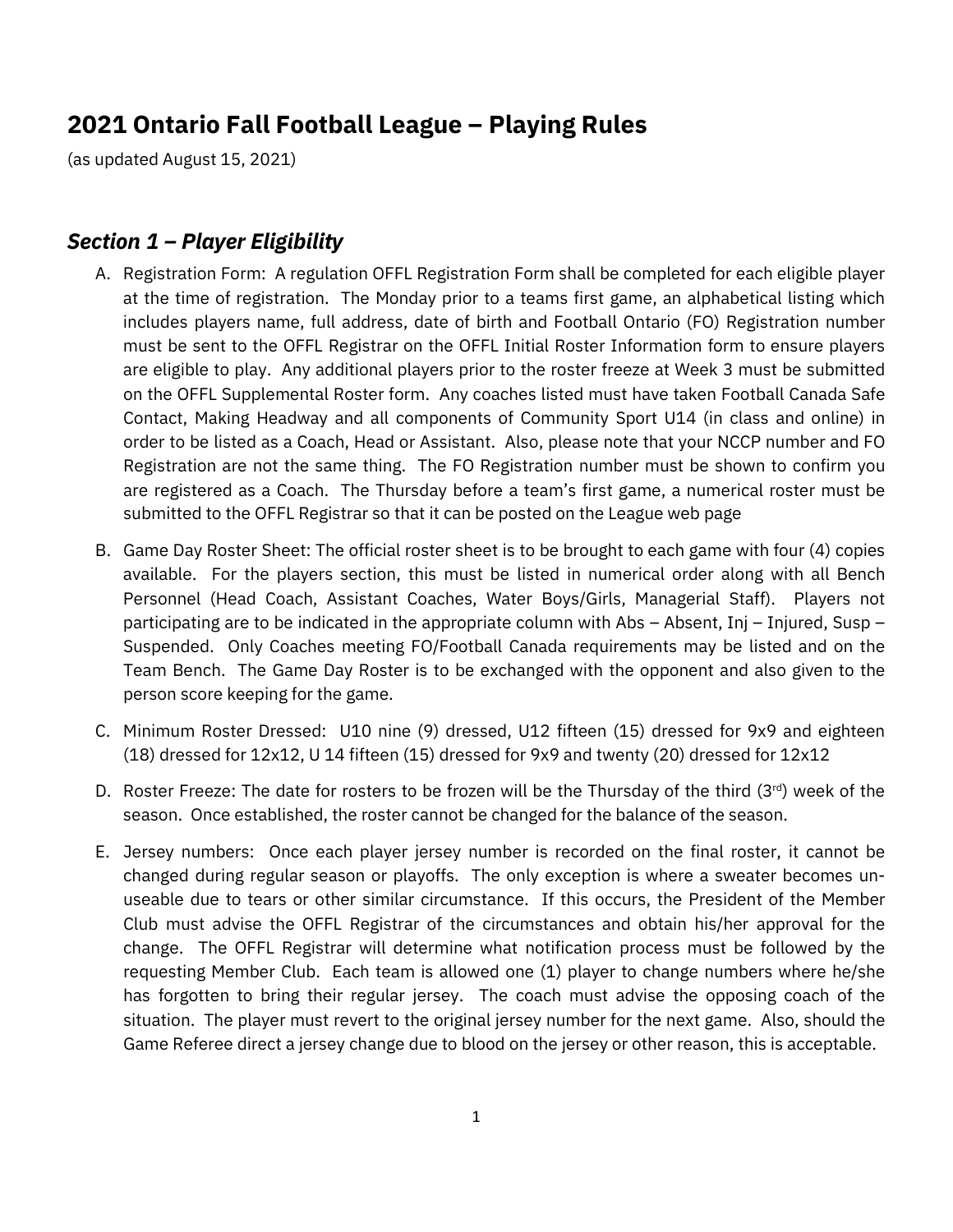### *Section 2 – Home Team Obligations*

- A. Booking a legal playing field shall be the responsibility of the home team for regular season and playoff games they are eligible to host.
- B. Game officials from the home team's local Tackle Football Officials Association
- C. Supply a new game ball, a second ball in reasonable condition both approved by the Game Referee. Towel(s) should the weather be inclement, yard sticks, downs box and time clock
- D. Two people for stick crew. One for downs box and one for yard sticks. For playoff games one person to work the yard sticks.
- E. Crowd control. Allowing only authorized personnel (game officials, stick crew, team photographer) near the field. It is suggested all others be at least 20 metres away from the sidelines for the safety of all concerned.
- F. Text game score to 289-680-5353 as soon as possible after the game or no later than 9:00 pm the day of the game. Scan and e-mail the score sheet along with both Game Day Rosters no later than 36 hours after the scheduled kick off time of the game.
- G. Public address announcing is encouraged, but remember no announcing is better than bad announcing. The announcer may not say anything, nor may there be music playing once the offensive team has broken their huddle.
- H. Provide and make available, on the sidelines, qualified personnel for dealing with athletic injury for both the home and visiting team. In the event the visiting team wishes to use their own personnel as first response to an injury, they may do so. In the event there is not a qualified medical person who has been hired present, the Game Referee may ask if there is anyone who is qualified and willing to act in this role, then the game may proceed. Should there not be anyone qualified to fulfill this role, then the game will not be played. Should the game not be played, then the teams affected will work with the OFFL Executive to arrange for an alternate date to reschedule.
- I. Non compliance of Item H shall result in review of the game and could be subject to forfeiture with a two-thirds vote of the OFFL Executive.
- J. The playing field must be marked at least every ten (10) yards or metres along with 45 yard or metre lines. Sidelines and end zones must also be marked in accordance with the Canadian Amateur Rule Book for Tackle Football (pages xxvii and xxxviii)
- K. Goal posts must have appropriate padding in place and approved by the Game Referee or the game will not be played. Uprights should have two (2) goal posts. If there is a situation that one goal post is missing, all field goals and converts will be attempted at the uprights where there are two (2) posts in place.
- L. The number of on field officials must be three (3) for U10 games. For U12 and U14 games there must be four (4) on field officials, with 5 officials for U16 and U18+ if offered. An additional officials will operate the game clock for all games. This must be a member of the Local Officials Association and may not be a volunteer. For all playoff games, a member of the Local Tackle Football Officials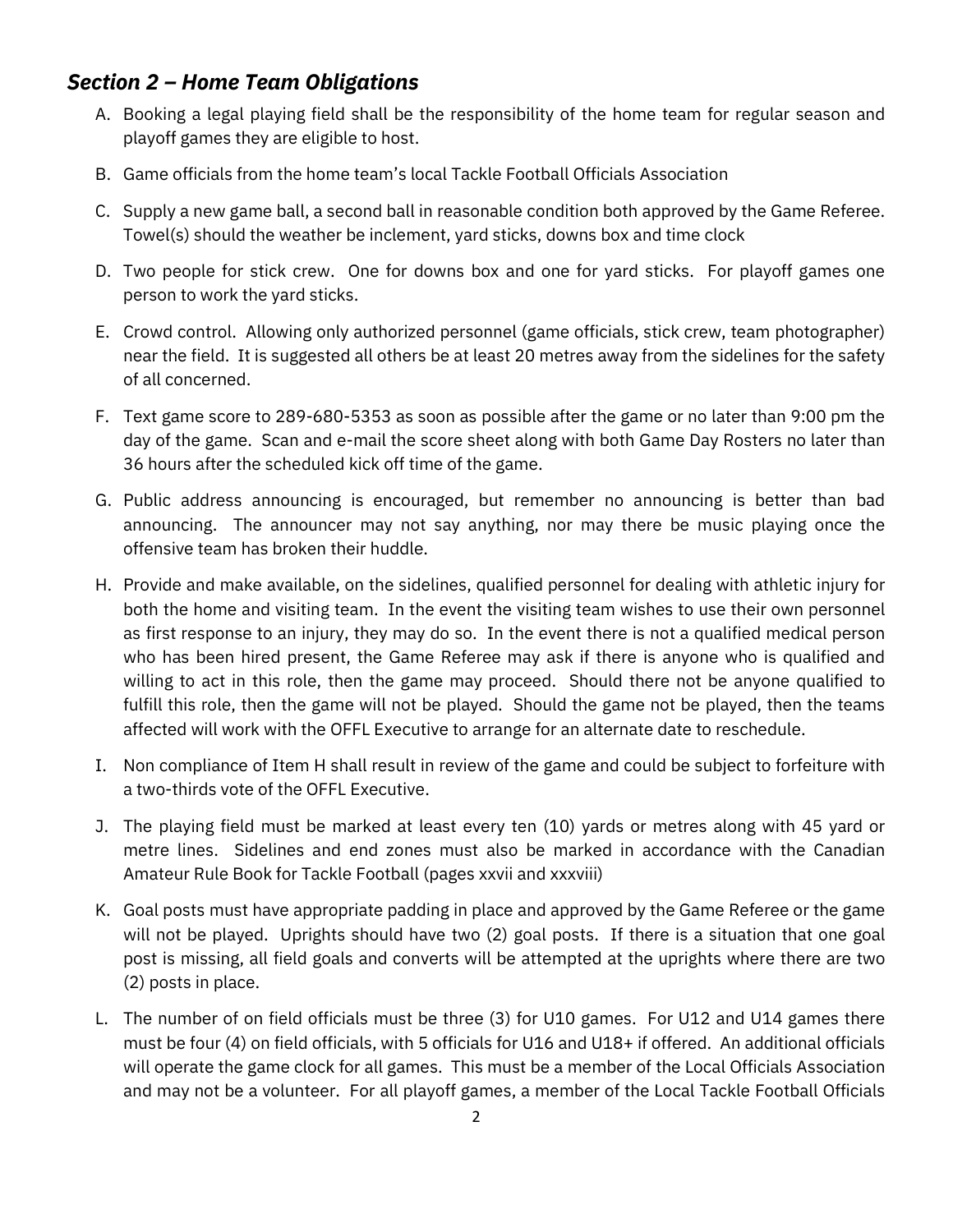Association shall be assigned to man the downs box. For U14 playoff games, there shall be six (6) on field officials assigned.

- M. Make on field officials aware of specific OFFL playing rules.
- N. The following fines will be assessed regarding score sheet submission, game day roster submission and bench control violations:
	- a.  $1^{st}$  offence  $$50$   $2^{nd}$  offence  $$100$   $3^{rd}$  offence Game forfeit at discretion of OFFL Executive
- O. A member of the Home Team must be identified as game convenor, whose responsibilities will include the enforcement of bench area control. The bench control area is limited to those persons listed on the Game Day Roster Sheet with a minimum of a 20 metre radius behind the team bench areas extending the length of the field. Bench personnel is limited to ten (10) persons. Eight (8) coaches and two (2) non coaching personnel (Water persons, equipment manager etc.)
- P. Home team must have available an electronic score clock that is visible to both benches.

#### *Section 3 – Visiting Team Obligations*

- A. One person for the yard sticks
- B. Person to assist with spotting if the game is being announced.
- C. Visiting team is to appoint a Game Day Convenor at each level whose responsibility will be to interact with the Home Team Game Day Convenor to resolve any game day or crowd control issues.

#### *Section 4 – Disqualification*

- A. At the discretion of the Game Referee, a player may be sent to the bench to cool down and may return to the game after a minimum cool down period of three (3) plays.
- B. A player ejected from a game may not return to the playing field for the rest of the game and may not dress or play in the player's next league or playoff game, excluding forfeits or re-scheduled games (including carry-over to the following year). This must be marked on the Score Sheet by the Game Referee. An ejected player must remain on the team bench for supervisory concerns and their conduct is the responsibility of that team's Head Coach. It is recommended that such player not participate in the post-game handshake to avoid further issues.
- C. Conduct unbecoming a coach or team official is grounds for ejection. If ejection occurs, he/she is neither to remain on the playing field nor in the Team Bench area and must leave the game venue. Any coach ejected from a game is automatically suspended from the next league game and may be subject to further disciplinary action by the OFFL Executive.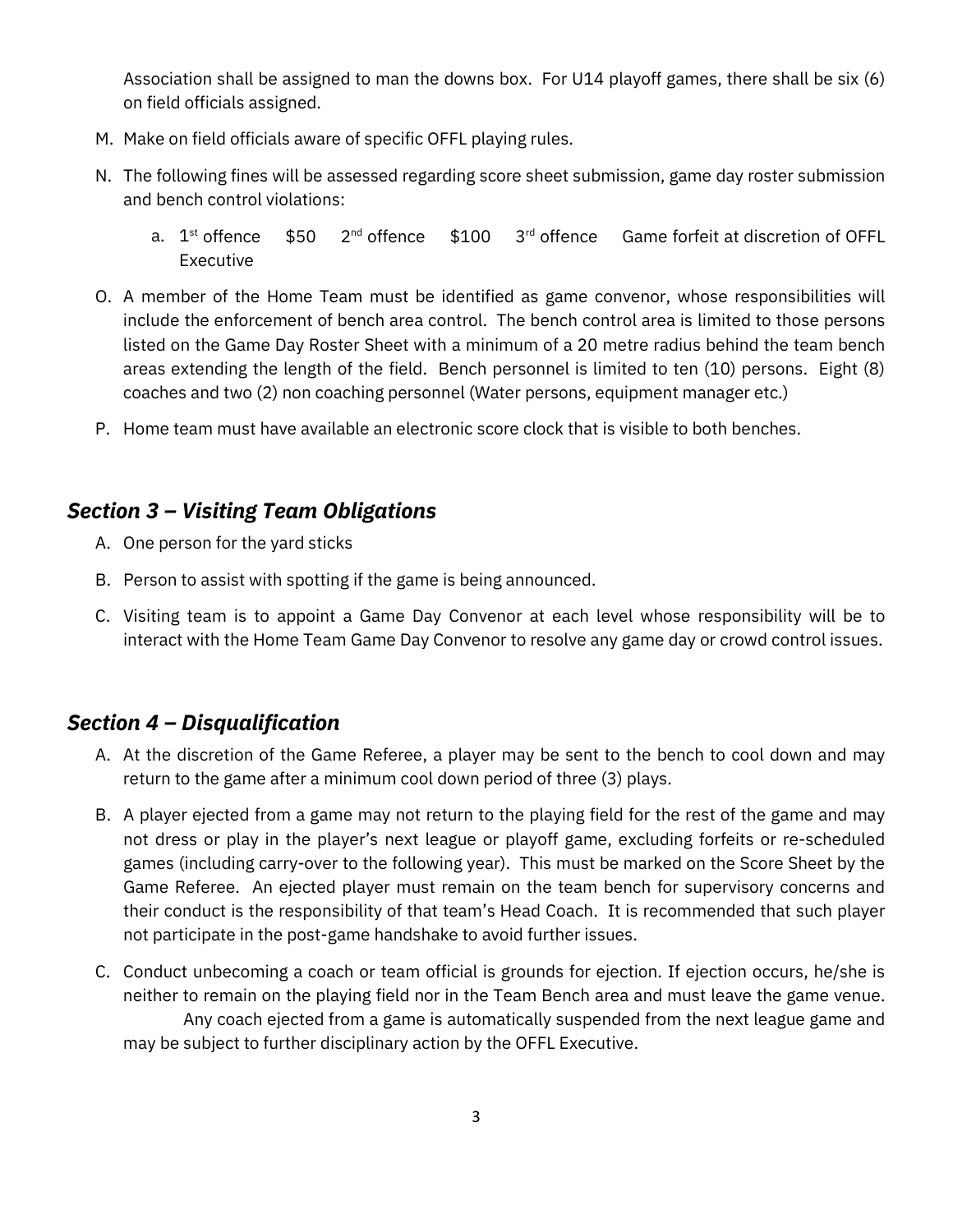D. It is expected that all OFFL Member Clubs enforce their own parents code of conduct. An OFFL Executive member may eject any parent from the field of play for unruly or threatening behaviour. Member clubs may also be subject to a fine of up to \$500 at the discretion of the OFFL Executive for failing to enforce codes of conduct.

At the conclusion of any game, teams are to shake hands and proceed to the Team Bench or Team Locker Room. Once there, team players may go to meet with their parents/guardians for departure from the game venue. Teams ARE NOT permitted to high five with parents after the game on the sideline and should they do so, will be subject to the following discipline:

First offence Letter from OFFL President

Second offence Letter from OFFL President and one (1) game suspension for the Head Coach

Third offence Letter from OFFL President, one (1) game suspension for the Head Coach and forfeit of the game and a \$500 fine payable to the OFFL before their next scheduled game

- E. A player receiving a combination of three (3) Unnecessary Roughness/Objectionable Conduct penalties will be ejected from the game. When a player has reached two (2) such penalties, the Game Referee is to inform the Head Coach of such accumulation. The score keeper should record such penalties (team, player # and penalty) on the scoresheet. Team Management and Coaches should, to the best of their abilities, monitor such penalties and order benching if deemed necessary.
- F. The Game Referee must sign the scoresheet and note any disqualification(s) or unusual events. Relevant information regarding such matters must be noted on the scoresheet as well.
- G. Any team who has a player. Coach or personnel ejected must report such to the OFFL President within twenty-four (24) hours of the scheduled kick off time of said same game.
- H. Any relevant incidents occurring outside of the game (i.e. skirmishes before or after the game) must be reported to the OFFL President no later than twenty-four (24) from the scheduled kick off of the game so that any necessary investigation can be made and discipline meted out by the OFFL Executive.
- I. Any team playing ineligible player(s) will result in automatic forfeiture of any game that the said player(s) participated in. At the discretion of the OFFL Executive; coaches, team executive/managers and players shall be subject to rules of misconduct as empowered by the Constitution of the OFFL.

Teams' eligibility in post-season play will be subject to OFFL Executive review. In case or cases where it is found that the team in question was aware of the ineligibility of the said player, the Member Club will be subject to a minimum fine of \$500.

J. If a player is subject to ejection/game disqualification in their last game of the season, regular season or playoffs, the Member Club is subject to a fine of \$100 which is payable to OFFL withing seven (7) days of said same game.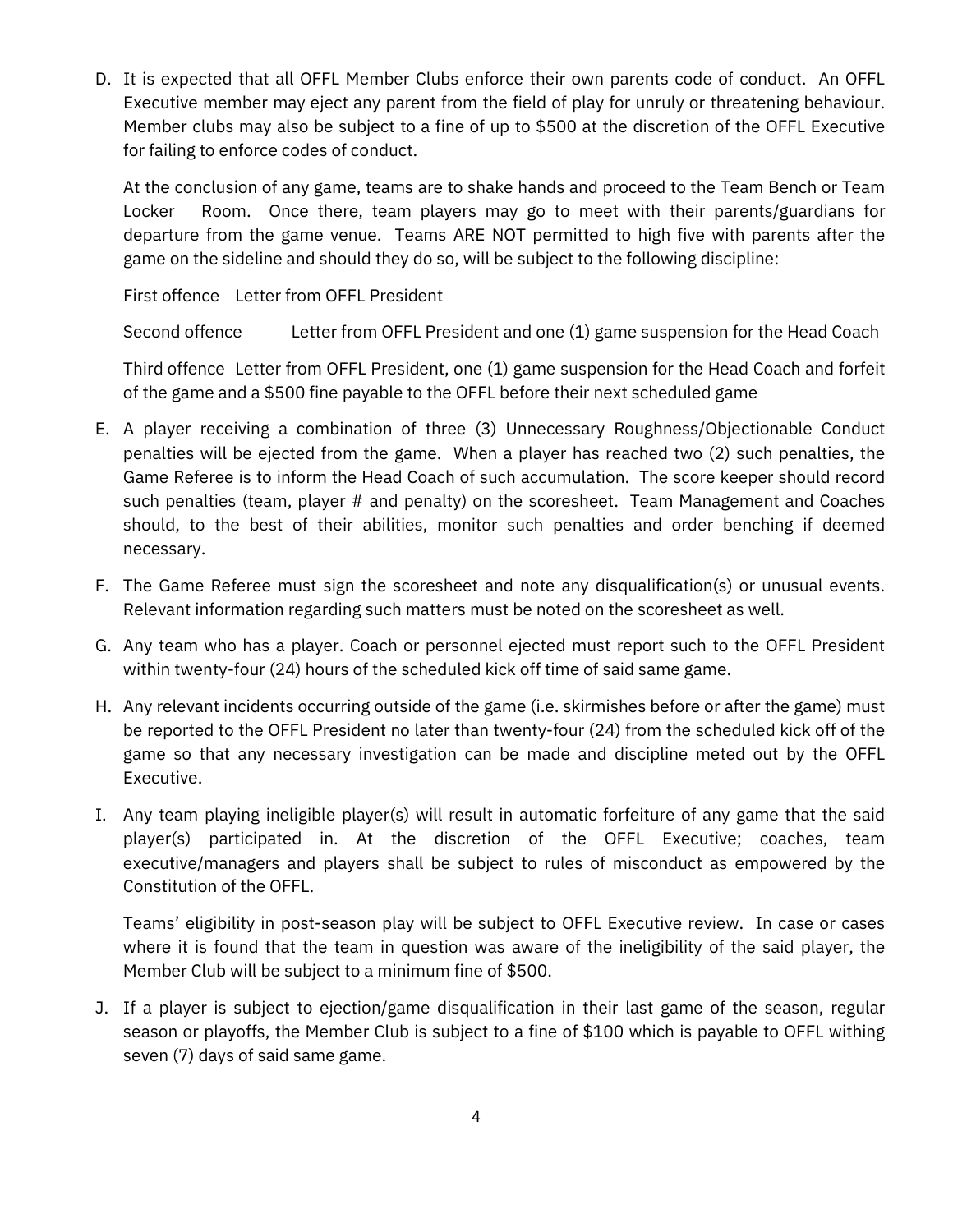- K. Any Member Club rhat has three (3) or more player or coach ejections in separate incidents, at one division, in any playing season, will be subject to a \$100 fine. Each subsequent incident will also be subject to a \$100 fine. All fines are to be paid to the OFFL within seven (7) days of such incident(s).
- L. Any Team Official or Player who is found by the OFFL Executive or a Special Committee of the Executive to have knowingly permitted their team to play against an ineligible player(s) and to have not reported such ineligibility to his Team Executive/Management to the OFFL Executive shall be suspended for a period determined by the OFFL Executive or a Special Committee of the Executive.

OFFL Member Clubs being advised of an ineligible player shall immediately notify the OFFL Executive. A Member Club Executive/Management who fails to make such notification shall be suspended for a period to be determined by the OFFL Executive and may be asked for their resignation from the Member Club.

Such reports must be made PRIOR to the affected game.

## *Section 5 – Exceptions to Canadian Amateur Football Rule Book for Tackle Football*

- A. Half time intermission will be 15 minutes but may be shortened due to weather conditions if agreed upon by both Head Coaches
- B. Official game ball(s) noted in Appendix 1. Wilson TDJ for U10 and U12, TDY for U14, F2000 for U16 and U18+ (2021 only). It is suggested to use the composite models of these balls. The home team will provide game balls per Section 2c. No shuttling of balls will be permitted.
- C. Scoring after touchdown as noted in Appendix 1
- D. Game timing as noted in Appendix 1. Should a regular season game end in a tie, it shall be recorded as a tie. For playoff games, Rule 1, Section 3, Article 6 of the Canadian Amateur Rule Book for Tackle Football shall apply.
- E. Time outs, each team is permitted four (4) timeouts which may be utilized any time during the game. For playoff games, timeouts are not permitted in the Overtime Procedure and timeouts from regulation play are not able to carry over to the Overtime Procedure.
- F. Numbering, no teams are required to follow Rule 4, Section 3, Article 1 (Legal Numbering) of the Canadian Amateur Rule Book for Tackle Football
- G. Only one (1) coach is permitted on the field during timeouts.
- H. Determination of ball possession or field position shall be made by coin toss at the beginning of each game. The visiting team shall make the call of the toss. For Champ Day, the higher seeded team shall be the Home Team.
- I. Mercy Rule, If at any time during the game the point spread is greater than 28 points, the Head Coach of the team behind on the score has the option to run the clock. Once the decision has been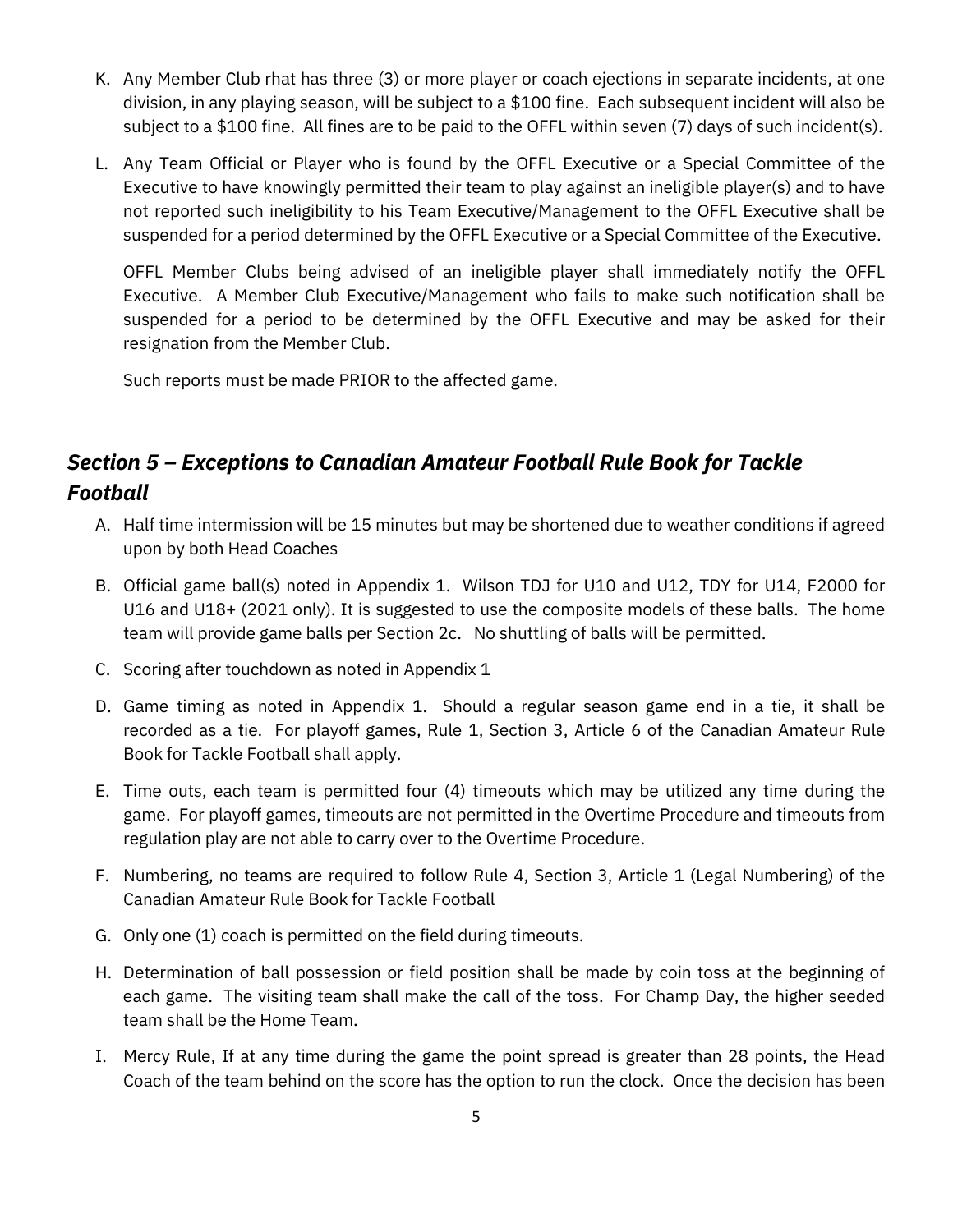made to run the clock it cannot be reversed regardless of the score. The Coach behind on the score must advise the Game Referee and timekeeper of their request to run the clock. In this event, the clock will stop for injuries, scores, timeouts and as deemed necessary by the Game Referee.

J. U16 and U18+ will play three downs (Fall 2021 only).

#### *Section 6 – Miscellaneous*

- A. Filming: Video or camera equipment will be permitted, but courtesy dictates the teams being filmed should be informed. The use of direct communications with electronic devices from the sideline, bleachers or spotter box to any player on the field is prohibited. Any Team found doing this will fined \$1000 and they will forfeit the game.
- B. On field officials are to strictly enforce the rules as stated in the Canadian Amateur Rule Book for Tackle Football and the OFFL Playing Rules. Any game may be terminated at the Game Referee's discretion. Any further disciplinary action may be taken at the discretion of the OFFL Executive.
- C. If a game is halted due to inclement weather of any type, the teams will wait a maximum of thirty (30) minutes to determine a course of action. If there is unanimous among three parties, comprised of the Game Referee and Game Day Convenor of each team, to wait additional time, this time period can be extended. If a game is not restarted within the above noted time period, then the following will apply:
- D. A game will be considered complete when three (3) quarters have been completed and then is a three (3) converted touchdown (maximum conversion in each division) differential.
- E. If the differential is less than the above differential, the game shall be completed at an agreed upon time and date under OFFL guidelines for rescheduling games. If the game is to be completed at a later date, it will resume at the point that the game was interrupted at when it was suspended,
- F. If three (3) quarters of play have not been completed, then the game will be re-played in its entirety, at an agreed upon date and time under OFFL guidelines for rescheduling games. Any team that is not in the lead at the time the game is suspended, may opt not to replay or complete the game and award the game to the opposing team. In such case, a default shall not be attributed to the conceding team. The final game score will be recorded at the point where the game was suspended/interrupted.
- G. It is URGENTLY recommended that all member of OFFL have qualified, certified and/or accredited medical personnel at all games and practices. Injuries at both practices and games should be written up and filed with Team Management. Injury reports for major injuries (such as breaks, concussions etc.) should also be filed with the OFFL Executive and the FO Office. Best rule of thumb is that is any incident that requires an ambulance, hospital or doctor's visit should be reported.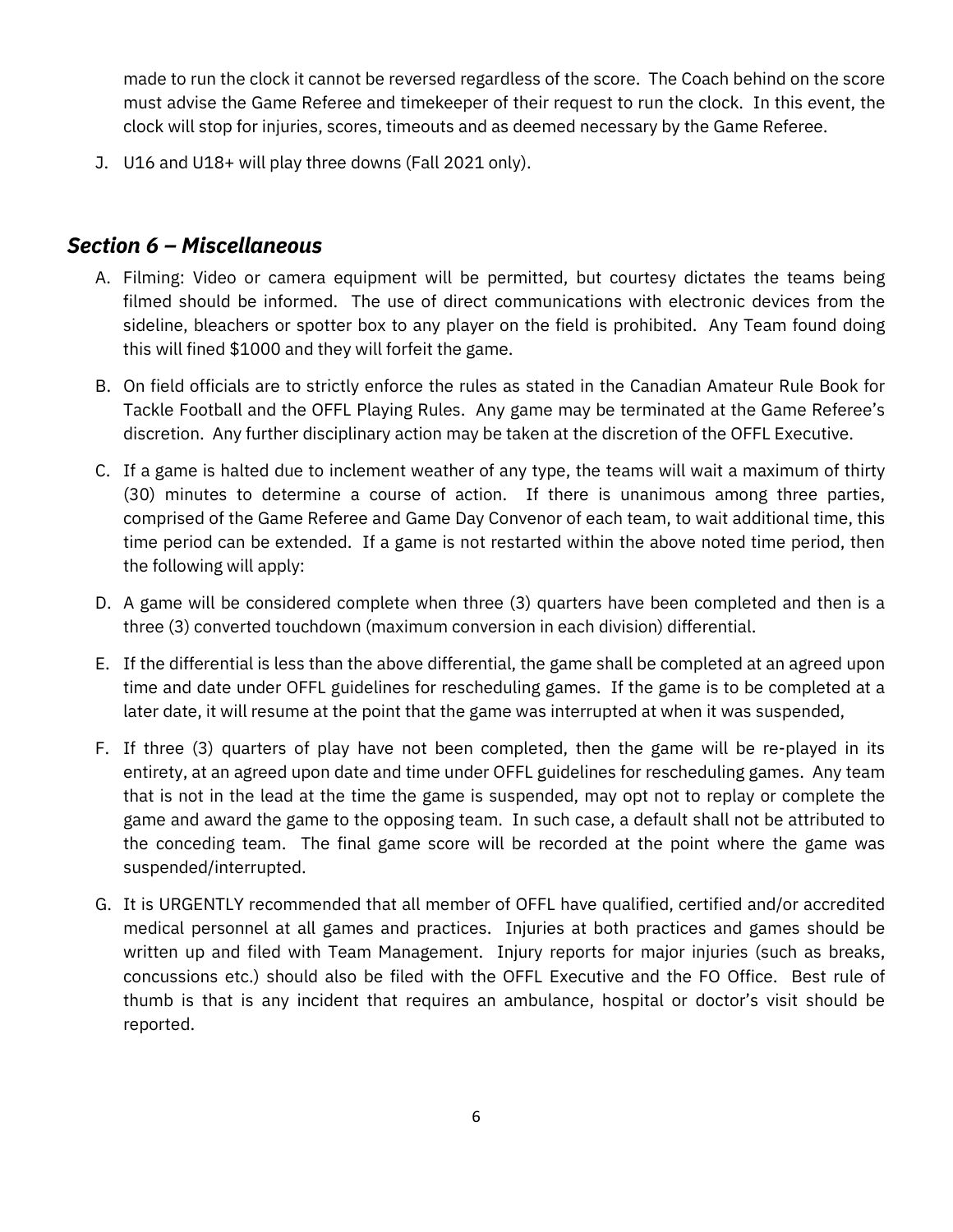### *Section 7 – Special Rules for U10 Divisions (where applicable)*

A. Official Game Day roster for U10

Each team MUST have three (3) completed Game Day Roster sheets listed Section 1B above. Each team is required to give the opposing team two (2) Game Day Rosters, one (1) for the Game Day Convenor and one (1) for the Head Coach at least ten (10) minutes prior to the scheduled kick off time. You are to identify on that Game Day Roster the starting Quarterback and one (1) Running Back for nine (9) person football.

#### **These are your two (2) main players on offence. These are not to be players that take the first snap or series but the true starters of your offence.**

You must have the minimum nine (9) players dressed and ready to play for the game to proceed.

Players arriving late (after the Game Day Roster has been submitted) may play of the late player reports to the Game Day Convenor, the Game Day Roster has been amended and the late player is made known to the opposing Head Coach. Until these steps are completed, the player in question is not allowed on the playing field.

B. Coaches on the Field (applies to U10)

During the first three (3) regular season games at U10, one coach from each team may be on the field during gameplay.

Additionally, one (1) coach from each team may be present on the field at any time positioned in such a manner so as to not interfere with the game i.e. realigning a player prior to the snap of the ball.

Offensive Coach – after your huddle breaks you are to be no less than fifteen (15) yards from the line of scrimmage. You are NOT to communicate in any manner to your players on the field or coaches on the sideline. You are NOT to read the defence and change your plays.

Defensive Coach – after the offensive huddle breaks you are to be no less than fifteen (15) yards from the line of scrimmage. You are NOT to communicate in any manner to your players on the field or coaches on the sideline. You NOT to read the offence and your formations, blitzes etc.

There rules apply to Coaches on the field, not those on the sidelines.

C. Punt Rule (applies to U10)

On  $4<sup>th</sup>$  down, when a team is on their own side of midfield (55 yard line), they have the option to advance the ball twenty five (25) yards and turn the ball over to the other team on downs. The Coach must clearly signal the Game Referee in a timely manner should their team choose this option

If the offensive team is o the opposing side of mid field (55 yard line), they must run a play, which can be an actual kick if the opt to do so. All regular kicking rules apply.

D. Timing